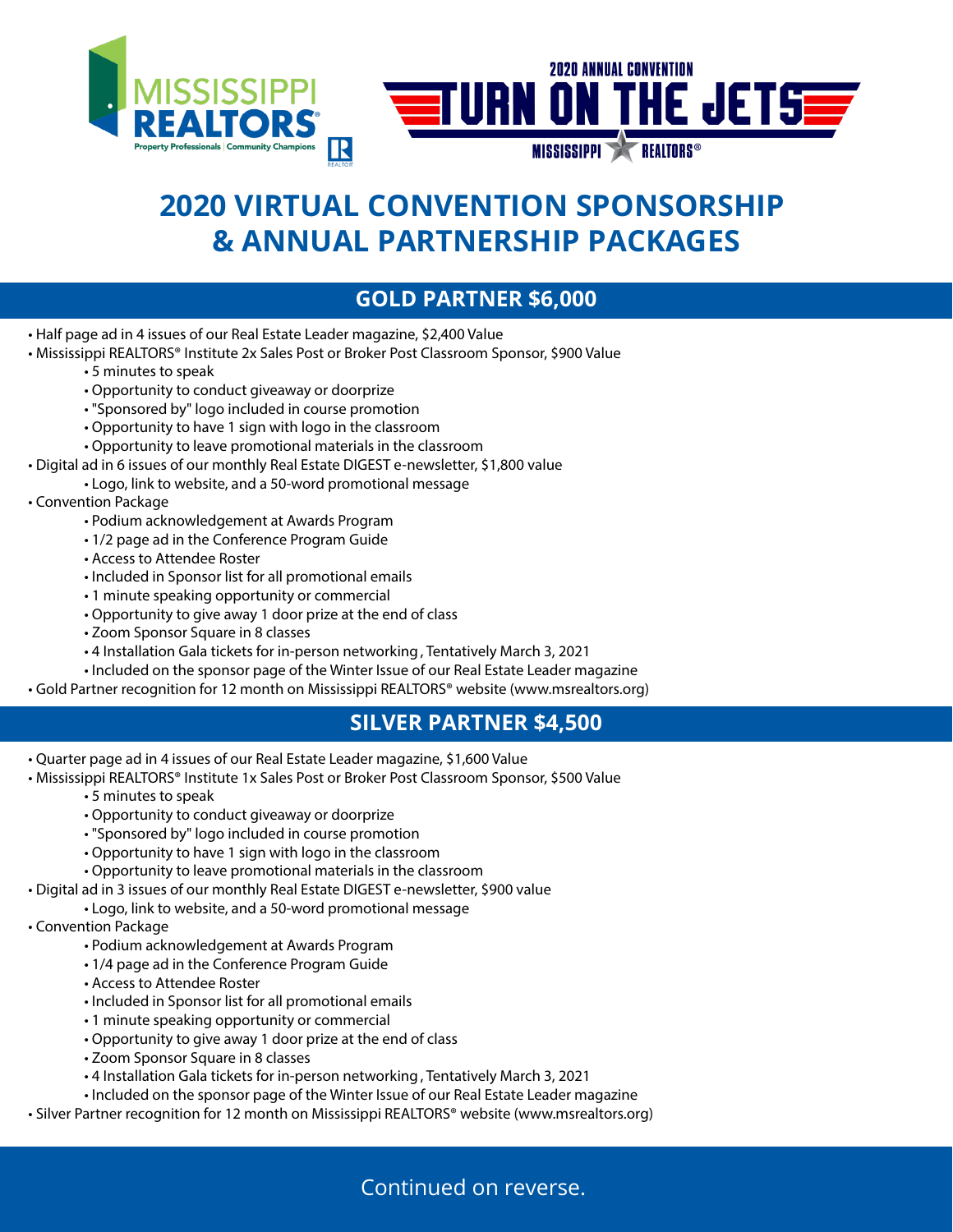

## **2020 VIRTUAL CONVENTION SPONSORSHIP & ANNUAL PARTNERSHIP PACKAGES**

#### **BRONZE PARTNER \$3,500**

- Quarter page ad in 4 issues of our Real Estate Leader magazine, \$1,600 Value
- Mississippi REALTORS® Institute 1x Continuing Education Classroom Sponsor, \$200 Value
	- 5 minutes to speak
	- Opportunity to conduct giveaway or doorprize
	- "Sponsored by" logo included in course promotion
	- Opportunity to have 1 sign with logo in the classroom
	- Opportunity to leave promotional materials in the classroom
- Digital ad in 2 issues of our monthly Real Esate DIGEST e-newsletter, \$600 value
- Logo, link to website, and a 50-word promotional message
- Convention Package
	- Podium acknowledgement at Awards Program
	- 1/4 page ad in the Conference Program Guide
	- Access to Attendee Roster
	- Included in Sponsor list for all promotional emails
	- 1 minute speaking opportunity or commercial
	- Opportunity to give away 1 door prize at the end of class
	- Zoom Sponsor Square in 8 classes
	- 4 Installation Gala tickets for in-person networking , Tentatively March 3, 2021
	- Included on the sponsor page of the Winter Issue of our Real Estate Leader magazine
- Bronze Partner recognition for 12 month on Mississippi REALTORS® website (www.msrealtors.org)

#### **SAPPHIRE SPONSOR \$750**

- Podium acknowledgement at Awards Program
- 1/4 page ad in the Conference Program Guide
- Access to Attendee Roster
- Included in Sponsor list for all promotional emails
- 1 minute speaking opportunity or commercial
- Opportunity to give away 1 door prize at the end of class
- Zoom Sponsor Square in all classes
- 4 Installation Gala tickets for in-person networking, Tentatively March 3, 2021
- Included on the sponsor page of the Winter Issue of our Real Estate Leader magazine

#### **RUBY SPONSOR \$500**

- Podium acknowledgement at Awards Program
- 1/4 page ad in the Conference Program Guide
- Access to Attendee Roster
- Included in Sponsor list for all promotional emails
- Zoom Sponsor Square in 4 classes
- 2 Installation Gala in tickets for in-person networking, Tentatively March 3, 2021
- Included on the sponsor page of the Winter Issue of our Real Estate Leader magazine

For more information, contact Denise McNemar dmcnemar@msrealtors.org | 601-932-5241 Ext. 46